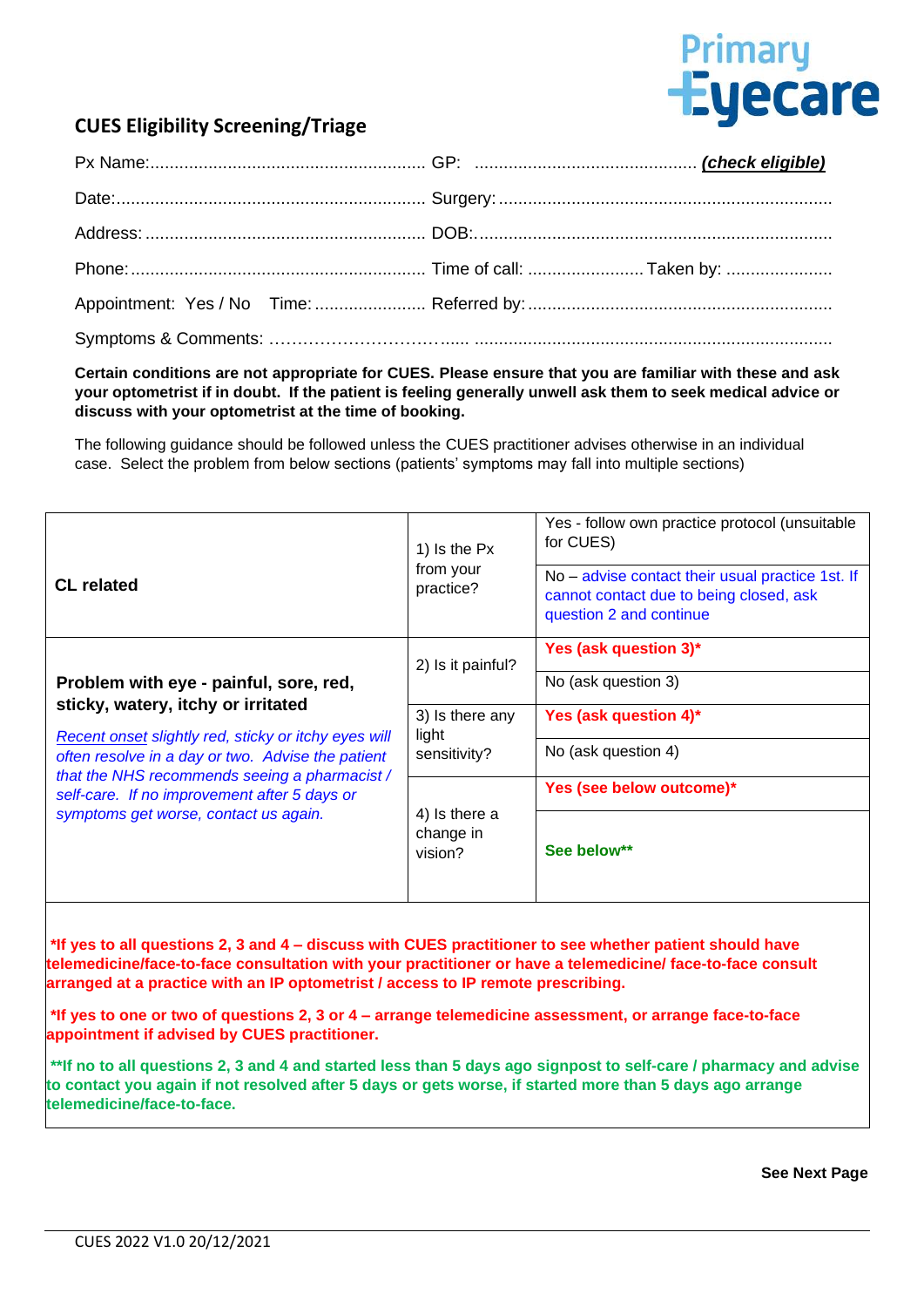| <b>Foreign Body</b>    | 5) Was it high<br>velocity /<br>speed or<br>chemical<br>foreign body? | <b>Yes - speak with CUES practitioner to see</b><br>whether should go straight to hospital eye<br><b>service</b> |
|------------------------|-----------------------------------------------------------------------|------------------------------------------------------------------------------------------------------------------|
| (Something in the eye) |                                                                       | No – arrange face-to-face appointment                                                                            |

| <b>Problem with vision</b><br>(including problem with field of vision and<br>sudden onset double vision)                | 6) Is the vision<br>distorted /<br>wavy in the<br>central part of<br>vision? | Yes - arrange face-to-face appointment at<br>practice with an OCT<br>$No - (ask question 7)$                                                                                                     |
|-------------------------------------------------------------------------------------------------------------------------|------------------------------------------------------------------------------|--------------------------------------------------------------------------------------------------------------------------------------------------------------------------------------------------|
| If patient reports field loss and sudden onset<br>double vision: Book CUES telemedicine and<br><i>inform clinician.</i> | 7) When did<br>the vision<br>problem start?                                  | < 1 month - arrange telemedicine (or face-to-<br>face appointment if advised by CUES<br>practitioner)<br>> 1 months - discuss with optometrist and<br>consider if essential sight test required. |

| <b>Flashes and/or Floaters</b> | 8) Do you have a<br>large curtain or<br>veil in your<br>vision?           | Yes - speak with optometrist to see<br>whether should go straight to hospital eye<br>service<br>$No - (ask question 9)$ |
|--------------------------------|---------------------------------------------------------------------------|-------------------------------------------------------------------------------------------------------------------------|
|                                | 9) When did it<br>start or when<br>did it last<br>change or get<br>worse? | < 8 weeks - arrange face-to-face<br>appointment***                                                                      |
|                                |                                                                           | 8 - 12 weeks with worsening symptoms -<br>arrange face-to-face appointment***                                           |
|                                |                                                                           | > 12 weeks - Not suitable for CUES                                                                                      |

| COVID-19 Screening                                                                                                                   |                            |
|--------------------------------------------------------------------------------------------------------------------------------------|----------------------------|
| Are you self-isolating due to having COVID linked symptoms or due<br>to living with someone with COVID linked symptoms?              | <b>Yes</b>                 |
|                                                                                                                                      | $No - Go$ to next question |
| Are you are shielding without COVID linked symptoms and if yes, are<br>you happy to come in for appointment if required, despite the | Yes                        |
| higher risk of exposure to COVID-19?****                                                                                             | <b>No</b>                  |

\*\*\* If flashes and/or floaters confirmed at screening/triage, face-to-face appointment will be required with dilation.

Please ask the below questions to aid the practitioner if a face-to-face appointment needs to be considered.